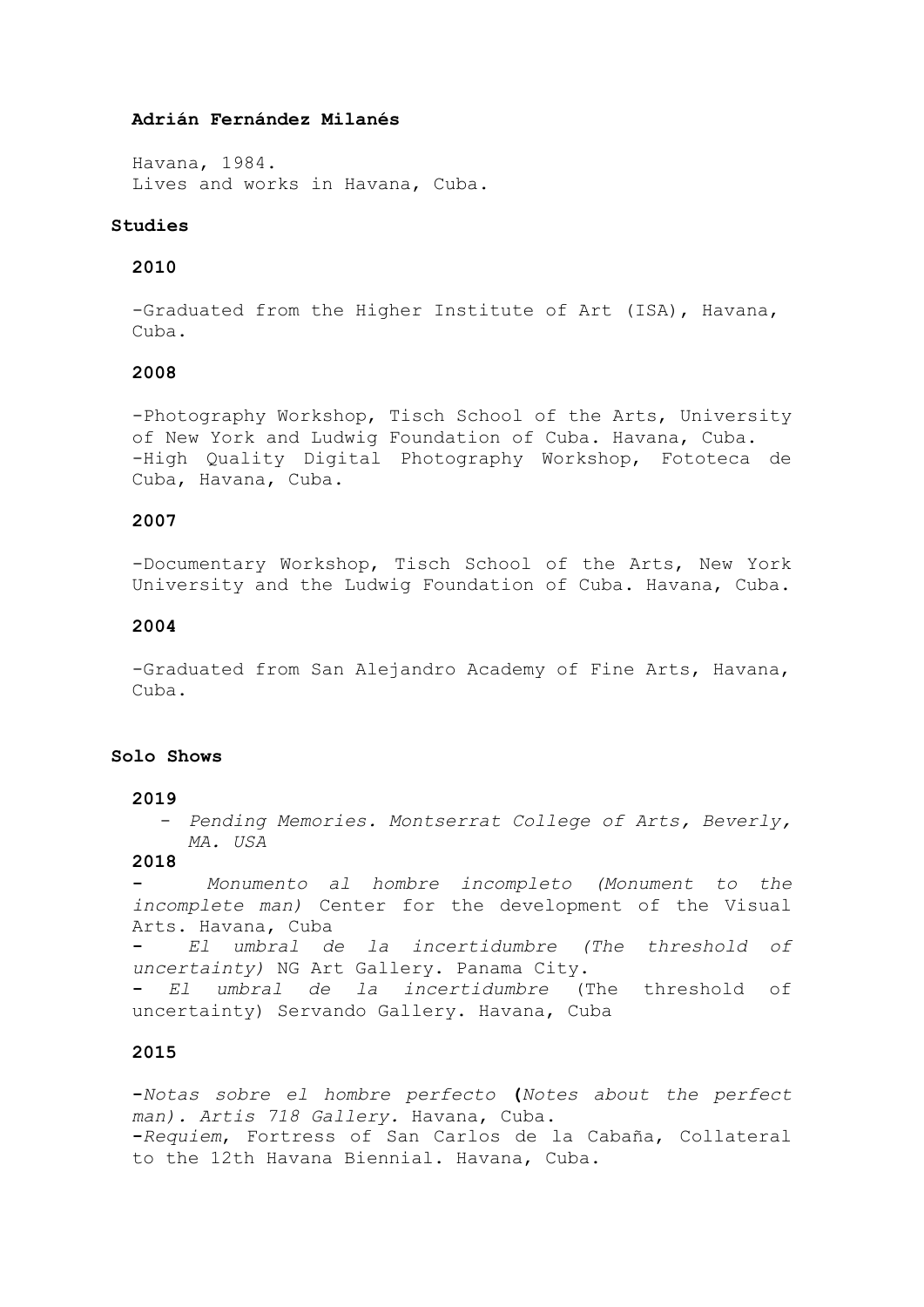# **2013**

*-Epílogos de la imagen idealizada* (Epilogues of the Idealized Image), Servando Gallery, Havana, Cuba.

## **2011**

-*Estilo de vida* (Life Style), Houston Center for Photography, Houston, Texas. USA.

# **2010**

-*Apuntes para estudio de perfil* (Sketches for a profile study), Visual Arts Development Center, Havana, Cuba.

### **2007**

-*Inventory Project*, Ludwig Foundation of Cuba, Havana, Cuba.

## **2006**

-*Límites* (Limits), Juan David Gallery, Yara Cultural Cinematographic Center, Havana, Cuba.

### **2003**

-*In & Out*, Luz y Oficios Visual Arts and Design Provincial Center, Havana, Cuba.

### **2002**

-*Otros puntos en el Espacio* (Other Points in Space), Fototeca de Cuba, Havana, Cuba.

-*Límites* (Limits), San Alejandro Fine Arts Academy, Havana, Cuba.

#### **Group Exhibitions**

#### **2019**

- *Detrás del Muro.* XIII Havana Biennial, Havana Cuba

- *HB.* Great Theater of Havana. Alicia Alonso. XIII Havana Biennial, Havana, Cuba

### **2017**

-*Art x Cuba. Contemporary Perspectives since 1989*. Ludwig Forum. Aachen, Germany *-Registro Incompleto* (Incomplete Invetory), Galería Habana. Havana, Cuba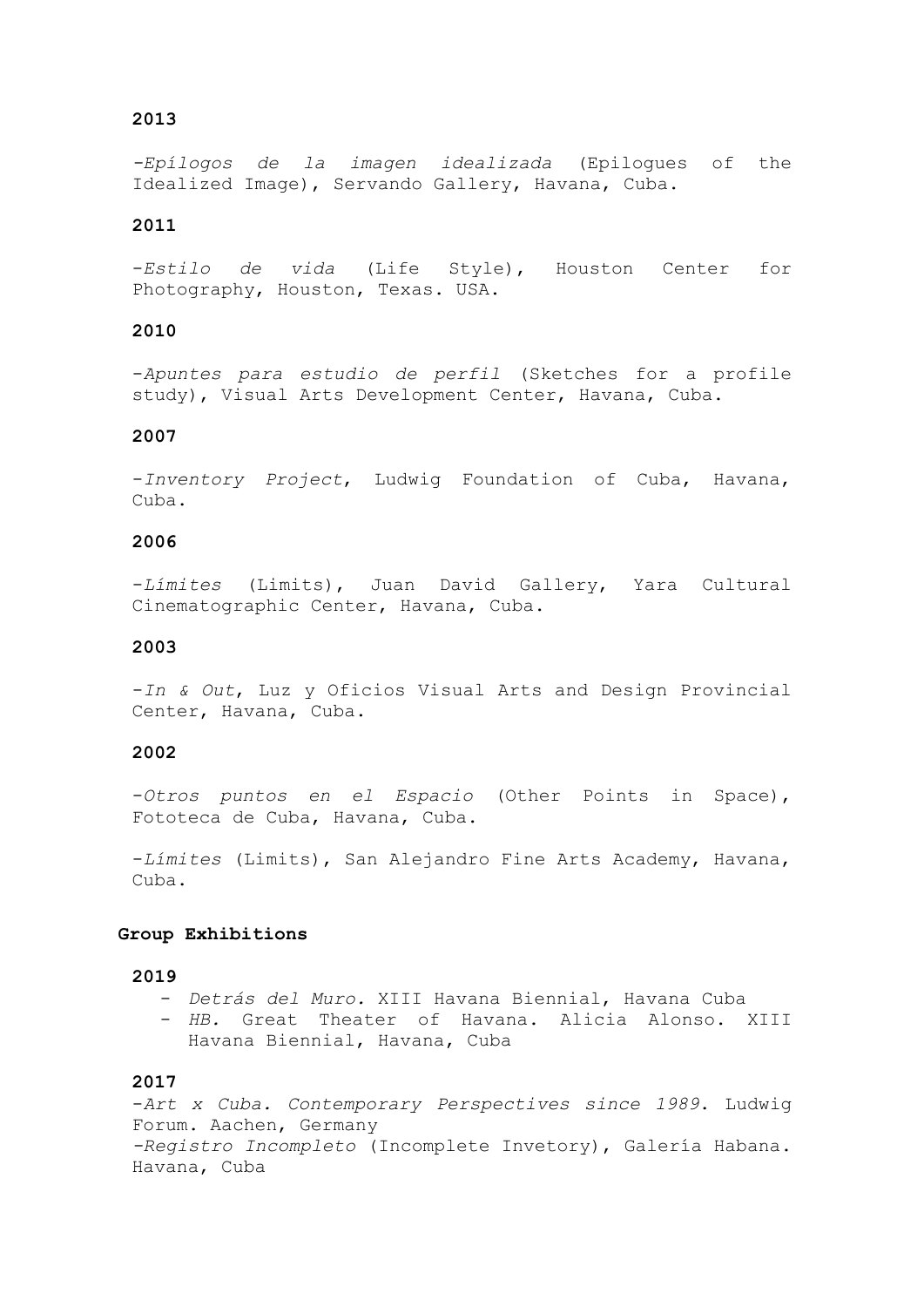*-Overseas: Cuba and the Bahamas. Contemporary Art from the Caribbean*. HALLE 14. Centre for Contemporary Art. Leipzig, Germany *-Shifting Metaphors: Cuba in changing times*. Contemporary Cuban photography and video art. Rosphoto, Saint-Petersburg, Russia

# **2016**

*-Cuban Perspectives*. Couturier Gallery. Los Angeles. California. USA. *-Flowers.* Fabian & Claude Walter Gallery. Zurich, Switzerland. **-***Sujetos y Predic*ados (Subjects and Predicates), Fábrica de Arte Cubano. Havana, Cuba. -*(Art)xiomas CUBA AHORA: The next generation,* Museum of the Americas. Washington DC. USA. *-La piel del otro* (The skin of the other), Villa Manuela Gallery. Havana, Cuba. *-Ascensión* (Ascension), El Reino de este mundo Gallery. Havana, Cuba National Library. Havana, Cuba. *-Cuba Libre: Contemporary Cuban Art since Peter Ludwig,* Ludwig Museum Koblenz. Germany. *-Not photography.* Erin Cluley Gallery, Dallas. Texas, USA.

#### **2015**

**-***El Péndulo de Foucault* (Foucault's Pendulum), Morro Cabaña Historical Military Park, Collateral to the 12th Havana Biennial. Havana, Cuba. **-***HB*, Pabexpo, Collateral to the 12th Havana Biennial.

Havana, Cuba.

-*The Light in Cuban Eyes*, Robert Mann Gallery, New York. USA.

*-Devenir animal, devenir intenso, devenir imperceptible,* (Becoming animal, becoming intense, becoming imperceptible), Fábrica de Arte Cubano. Havana, Cuba. -*1305 Miles*, Magnan Metz Gallery, New York. USA.

## **2014**

-*Post it*, Artis 718 Gallery, Havana, Cuba. -*Dios los cría* (God Raises Them), Factoría Habana Gallery, Havana, Cuba.

### **2013**

*-Puente* (Bridge). *Cuban Art Exhibition*, Helen Day Art Center, Stowe, Vermont. USA.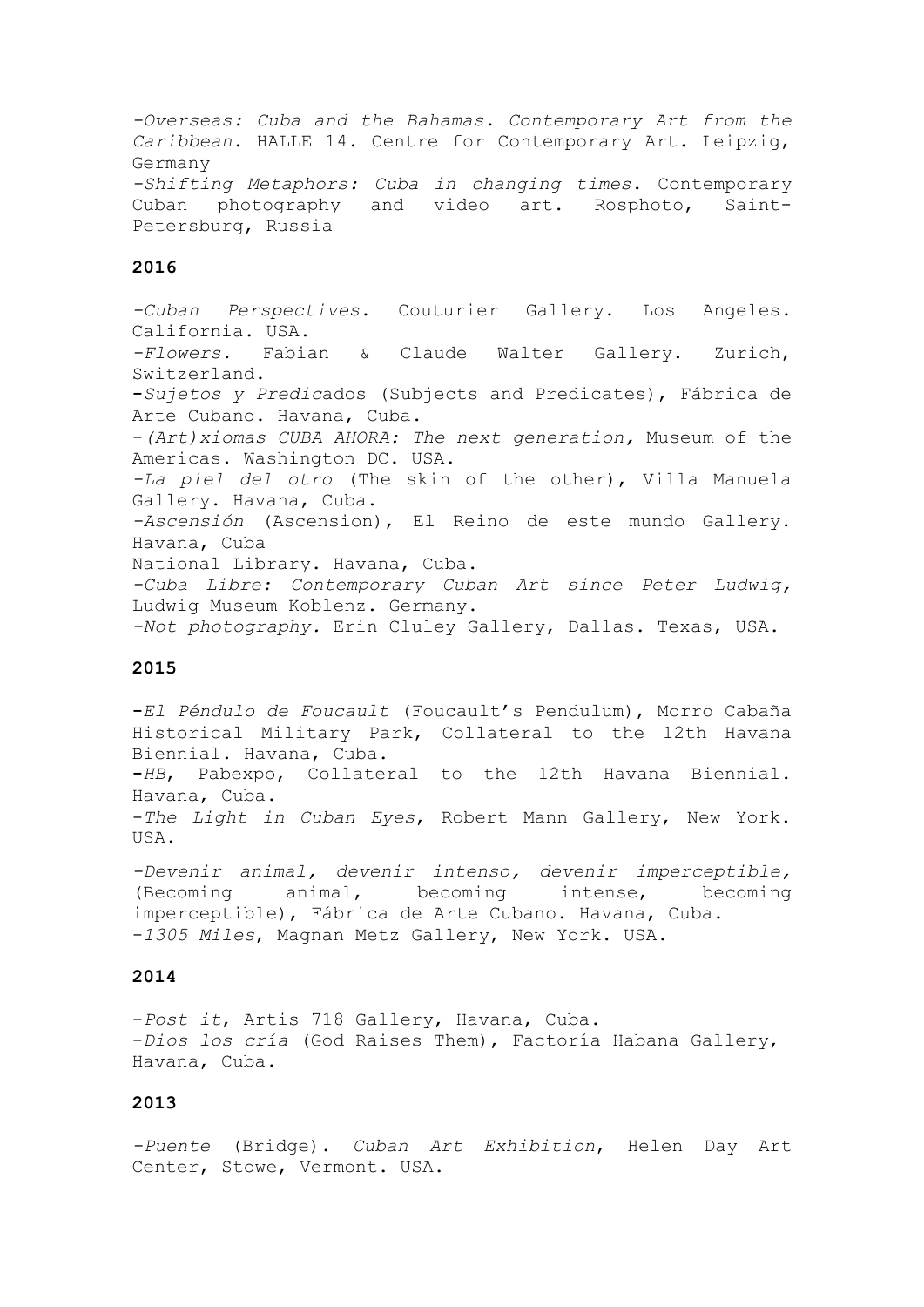-*Pingyao International Photography Festival*, Pingyao, China. -*Nordic Light. International Photography Festival,* Kristiansund, Norway.

#### **2012**

-*Phnom Penh Photography Festival*, Quai Sisovath, Phnom Penh, French Institute of Cambodia. Cambodia. -*In the Light of Cuban Eyes*, Lake Forest College, Illinois, Chicago. USA. -*The Art of Photography Show*, Museum of the Living Artist, San Diego, California. USA. -*Regards croise*, PhotoAix Festival, Fontaine Obscure Gallery, Aix en Provence, France. -*En mala forma* (In bad shape), Morro Cabaña Historical Military Park, Collateral to the 11th Havana Biennial -Estudio 7&60. Open Studio, Servando Gallery, Collateral to the 11th Havana Biennial

# **2011**

-*7&60 Studio*, Veerbeck Van Dyck Gallery. Antwerp, Belgium. -*Photo Quai 2011* Biennial, Quai Branly Museum. Paris, France. -*Photoforum 2011*, Museum of Fine Arts, Houston, Texas. USA.

### **2010**

-*Del ser o el parecer* (To be or to pretend), Carrie Haddad Photographs Gallery, New York. USA. -*El otro extremo de la bala* (The Other End of the Bullet, Pabellón Cuba, Havana, Cuba.

## **2009**

*-Fotografía cubana contemporánea* (Contemporary Cuban Photography), Paseo de la Reforma, Bosque de Chapultepec, Mexico City, Mexico.

### **2008**

*-V Salón de Arte Cubano Contemporáneo* (Fifth Salon of Contemporary Cuban Art), Visual Arts Development Center, Havana, Cuba. -*Cubanos convertibles* (Cuban Convertibles), Habana Gallery, Havana, Cuba.

## **2007**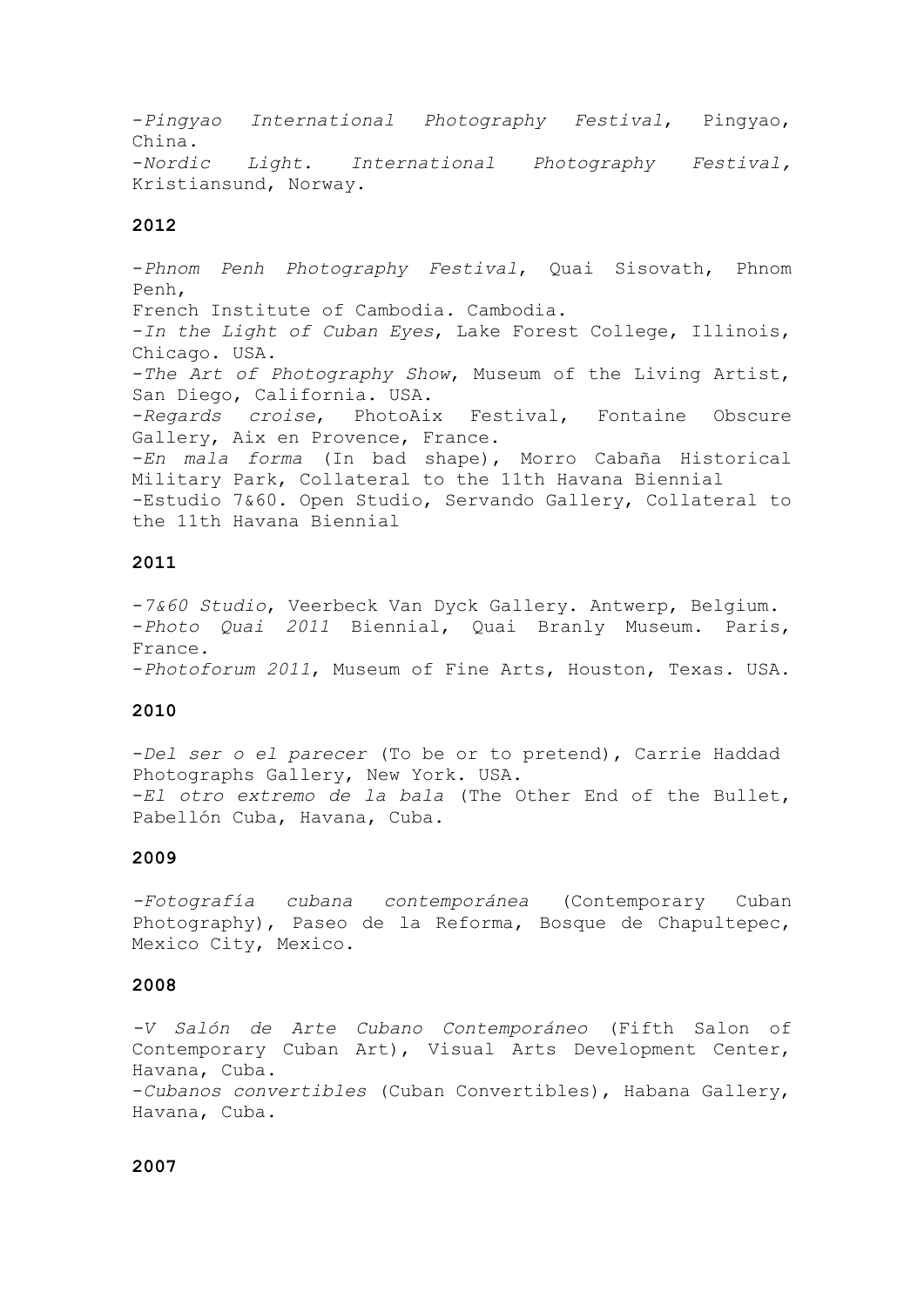*-Masa crítica* (Critical Mass), Visual Arts Development Center, Havana, Cuba. -*Visitaciones al héroe, variaciones de la duda* (Visitations to the Hero, Doubt Variations), Salle Zéro, Alliance Française, Havana, Cuba. -*Ni a favor ni en contra, todo lo contrario* (Neither in Favor nor Against, on the Contrary), Faculty of Arts and Literature, University of Havana. Havana, Cuba.

### **2006**

-*Reencuentro* (Reencounter)*, 20th Anniversary of Fototeca de Cuba*, Convent of Saint Francis of Assis, Havana, Cuba.

### **2005**

-*Entrópicos II*, Paix Foundation of Guatemala, Old City, Guatemala.

## **2004**

*-Luces y sombras* (Lights and Shadows), Convent of Saint Francis of Assis, Havana, Cuba.

### **2003**

*-Espacios interiores. Jóvenes fotógrafos cubanos* (Interior Spaces, Young Cuban Photographers), Fototeca de Cuba, 8th Havana Biennial.

-*Novísima Fotografía Cubana* (Newest Cuban Photography), Tuxtla Gutiérrez City, Chiapas, Mexico.

### **Fairs**

## **2019**

**-**ArtBo. Servando Gallery. Bogotá, Colombia -Zona MACO. Servando Gallery. Mexico DF.

#### **2018**

**-**ArtBo. Servando Gallery. Bogotá, Colombia **-**Zona MACO**.** Servando Gallery. Mexico DF. -Scope New York. NG Art & Gallery. Miami, USA

# **2017**

-Scope Miami. NG Art & Gallery. Miami, USA -Armory Show. Yossi Milo Gallery. New York, USA -Scope Art Fair. NG Art & Gallery. New York, USA.

### **2015**